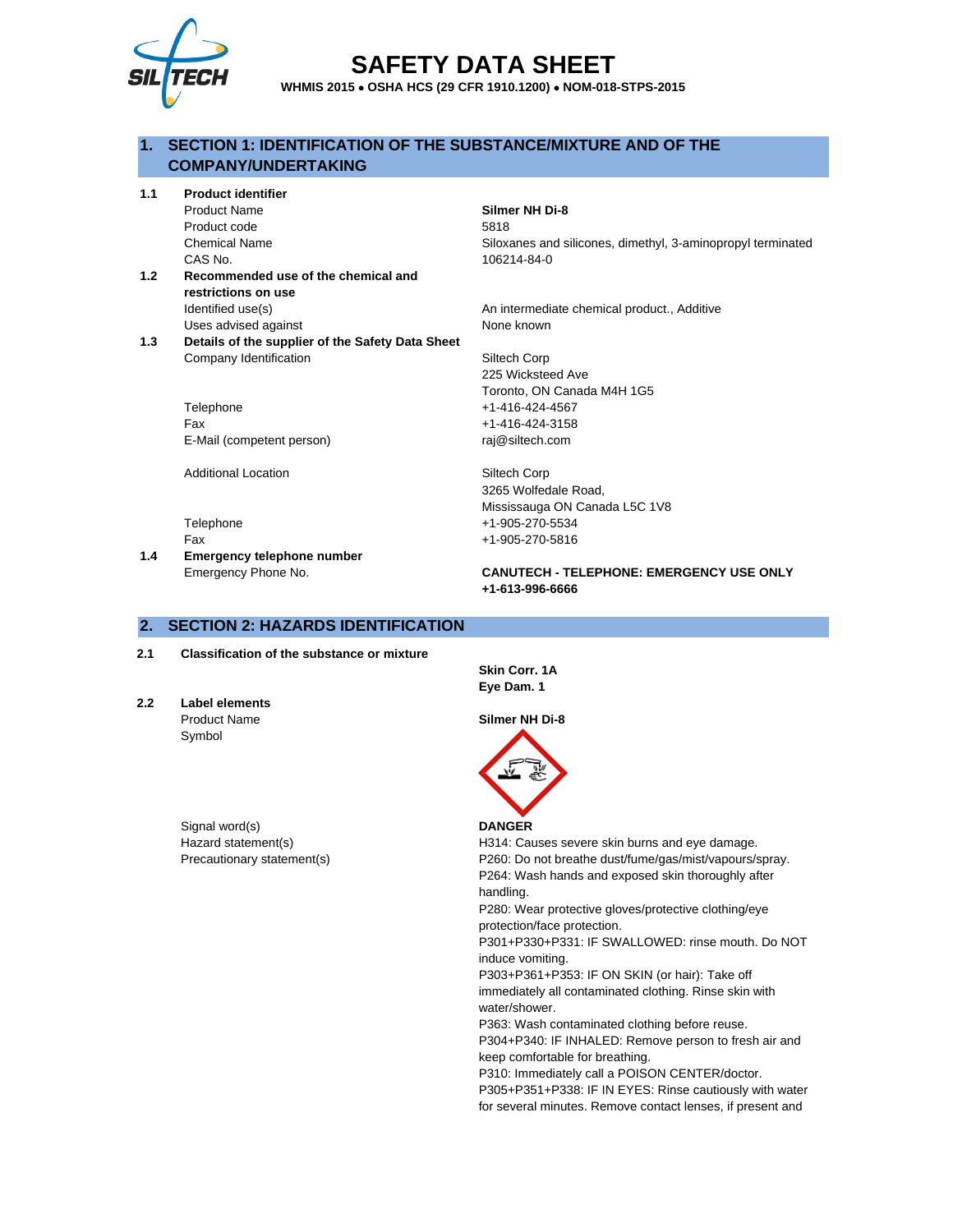Product: **Silmer NH Di-8** SDS #: **5818**

easy to do. Continue rinsing. P405: Store locked up. P501: Dispose of contents/container to:Observe Local Regulations.

#### **2.3 Other hazards None known**

## **3. SECTION 3: COMPOSITION/INFORMATION ON INGREDIENTS**

**3.1 Substances**

| Hazardous ingredient(s)  | Synonym(s)    | %W/W       | CAS No.     | EC No.  | Hazard pictogram(s) and<br>Hazard statement(s) |
|--------------------------|---------------|------------|-------------|---------|------------------------------------------------|
| Siloxanes and silicones, | Aminated      |            |             | Polymer |                                                |
| dimethyl, 3-aminopropyl  | Polydimethyl- | $95 - 100$ | 106214-84-0 | exempt  | GHS05: H314                                    |
| terminated               | siloxane      |            |             |         |                                                |

## **4. SECTION 4: FIRST AID MEASURES**



| 4.1 | Description of first aid measures                                             |                                                                                                                                                         |
|-----|-------------------------------------------------------------------------------|---------------------------------------------------------------------------------------------------------------------------------------------------------|
|     | Inhalation                                                                    | If breathing is difficult, remove victim to fresh air and keep at<br>rest in a position comfortable for breathing.                                      |
|     | <b>Skin Contact</b>                                                           | Remove contaminated clothing immediately and wash affected<br>skin with soap and water. Obtain medical attention if ill effects<br>occur.               |
|     | Eye Contact                                                                   | If substance has got into the eyes, immediately wash out with<br>plenty of water for several minutes. Obtain medical attention if<br>ill effects occur. |
|     | Ingestion                                                                     | If swallowed, seek medical advice immediately and show this<br>container or label. Do not induce vomiting.                                              |
| 4.2 | Most important symptoms and effects, both<br>acute and delayed                | Not available.                                                                                                                                          |
| 4.3 | Indication of any immediate medical<br>attention and special treatment needed | Treat symptomatically.                                                                                                                                  |

## **5. SECTION 5: FIRE-FIGHTING MEASURES**

| 5.1 | <b>Extinguishing Media</b>                               |                                                                                                             |
|-----|----------------------------------------------------------|-------------------------------------------------------------------------------------------------------------|
|     | Suitable Extinguishing Media                             | In case of fire, use water spray, foam, dry powder or CO2                                                   |
|     |                                                          | for extinction. Keep containers cool by spraying with water if<br>exposed to fire.                          |
|     | Unsuitable Extinguishing Media                           | None known                                                                                                  |
| 5.2 | Special hazards arising from the substance or<br>mixture | Silicon Dioxide, carbon oxides, incompletely burned carbon<br>compounds, formaldehyde.                      |
| 5.3 | <b>Advice for fire-fighters</b>                          | A self contained breathing apparatus and suitable protective<br>clothing should be worn in fire conditions. |

## **6. SECTION 6: ACCIDENTAL RELEASE MEASURES**

| emergency procedures<br><b>Environmental precautions</b><br>Methods and material for containment and<br>cleaning up | <b>Personal precautions, protective equipment and</b> Avoid contact with skin, eyes or clothing. Use personal<br>protective equipment as required.<br>Avoid release to the environment.<br>Caution - spillages may be slippery. Cover spills with inert<br>absorbent material. Transfer to a container for disposal. |
|---------------------------------------------------------------------------------------------------------------------|----------------------------------------------------------------------------------------------------------------------------------------------------------------------------------------------------------------------------------------------------------------------------------------------------------------------|
| Reference to other sections                                                                                         | See Section: 7 & 8.                                                                                                                                                                                                                                                                                                  |
|                                                                                                                     |                                                                                                                                                                                                                                                                                                                      |

## **7. SECTION 7: HANDLING AND STORAGE**

**7.1 Precautions for safe handling <b>Procautions** Avoid contact with skin and eyes. Avoid ingestion. Use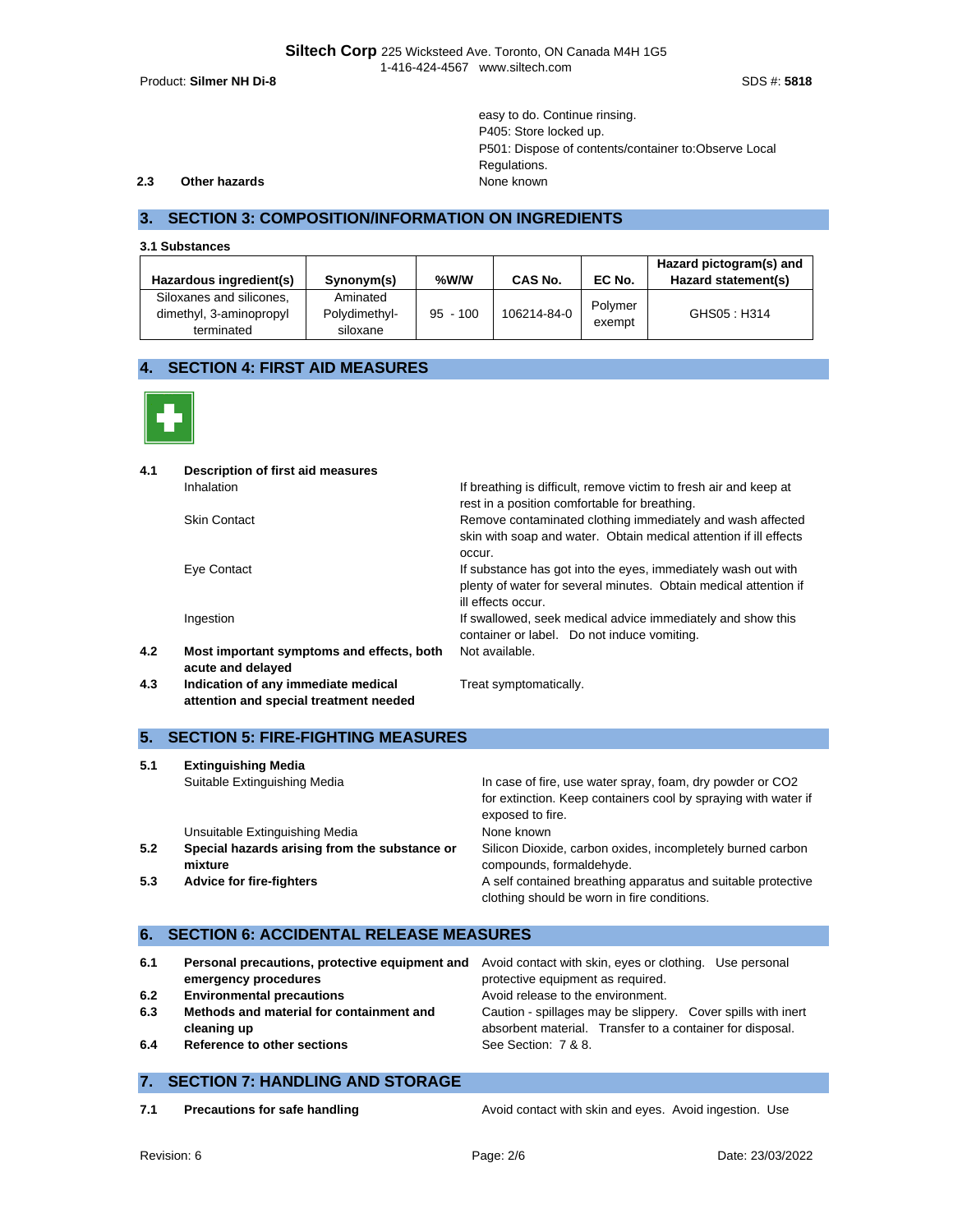Product: **Silmer NH Di-8** SDS #: **5818**

only with sufficient ventilation. Wash thoroughly after handling. General hygiene measures for the handling of chemicals are applicable. Store in a tightly closed container.

**7.2 Conditions for safe storage, including any incompatibilities** Storage Temperature **Ambient** Storage Life Stable under normal conditions. Incompatible materials Oxidizing agents **7.3 Specific end use(s) Industrial use** 

## **8. SECTION 8: EXPOSURE CONTROLS/PERSONAL PROTECTION**

- **8.1 Control parameters**
- **8.1.1 Occupational Exposure Limits**

|                       | <b>SUBSTANCE</b>                                                                                     | CAS No. | LTEL (8 hr TWA<br>ppm) | LTEL (8 hr TWA<br>mq/m <sup>3</sup>                                                                                                           | <b>STEL</b><br>(ppm) | <b>STEL</b><br>(mg/m <sup>3</sup> ) | <b>Note</b> |  |
|-----------------------|------------------------------------------------------------------------------------------------------|---------|------------------------|-----------------------------------------------------------------------------------------------------------------------------------------------|----------------------|-------------------------------------|-------------|--|
|                       | None assigned                                                                                        |         |                        |                                                                                                                                               |                      |                                     |             |  |
| 8.1.2                 | <b>Biological limit value</b>                                                                        |         |                        | Not established                                                                                                                               |                      |                                     |             |  |
| 8.1.3                 | <b>PNECs and DNELs</b>                                                                               |         |                        | Not established                                                                                                                               |                      |                                     |             |  |
| 8.2<br>8.2.1<br>8.2.2 | <b>Exposure controls</b><br>Appropriate engineering controls<br><b>Personal protection equipment</b> |         |                        | Provide adequate ventilation.                                                                                                                 |                      |                                     |             |  |
|                       | Eye/face protection                                                                                  |         |                        | Wear protective eyewear (goggles, face shield, or safety<br>glasses).                                                                         |                      |                                     |             |  |
|                       | Skin protection (Hand protection/ Other)                                                             |         |                        | Wear impervious gloves (EN374).<br>Nitrile rubber, Neoprene, Rubber                                                                           |                      |                                     |             |  |
|                       | Respiratory protection                                                                               |         |                        | Wear suitable respiratory protective equipment if processing<br>involves working in areas where dusts or vapours are likely<br>to be evolved. |                      |                                     |             |  |
| 8.2.3                 | Thermal hazards<br><b>Environmental Exposure Controls</b>                                            |         |                        | None.<br>Avoid release to the environment.                                                                                                    |                      |                                     |             |  |

## **9. SECTION 9: PHYSICAL AND CHEMICAL PROPERTIES**

- **9.1 Information on basic physical and chemical properties**
	- Appearance **Colourless** to yellowish liquid. Odour Characteristic odour. Odour Threshold Not available. pH 10 - 11 Melting Point/Freezing Point Not available. Initial boiling point and boiling range  $>100^{\circ}C$  @ 760mmHg Flash point (PMCC) >100°C Evaporation rate Not available. Flammability (solid, gas) Not applicable. Upper/lower flammability or explosive limits Not available. Vapour pressure Not available. Vapour density and the set of the Not available. Relative density / Specific Gravity (25°C) 0.94 Solubility(ies) **Insoluble in water.**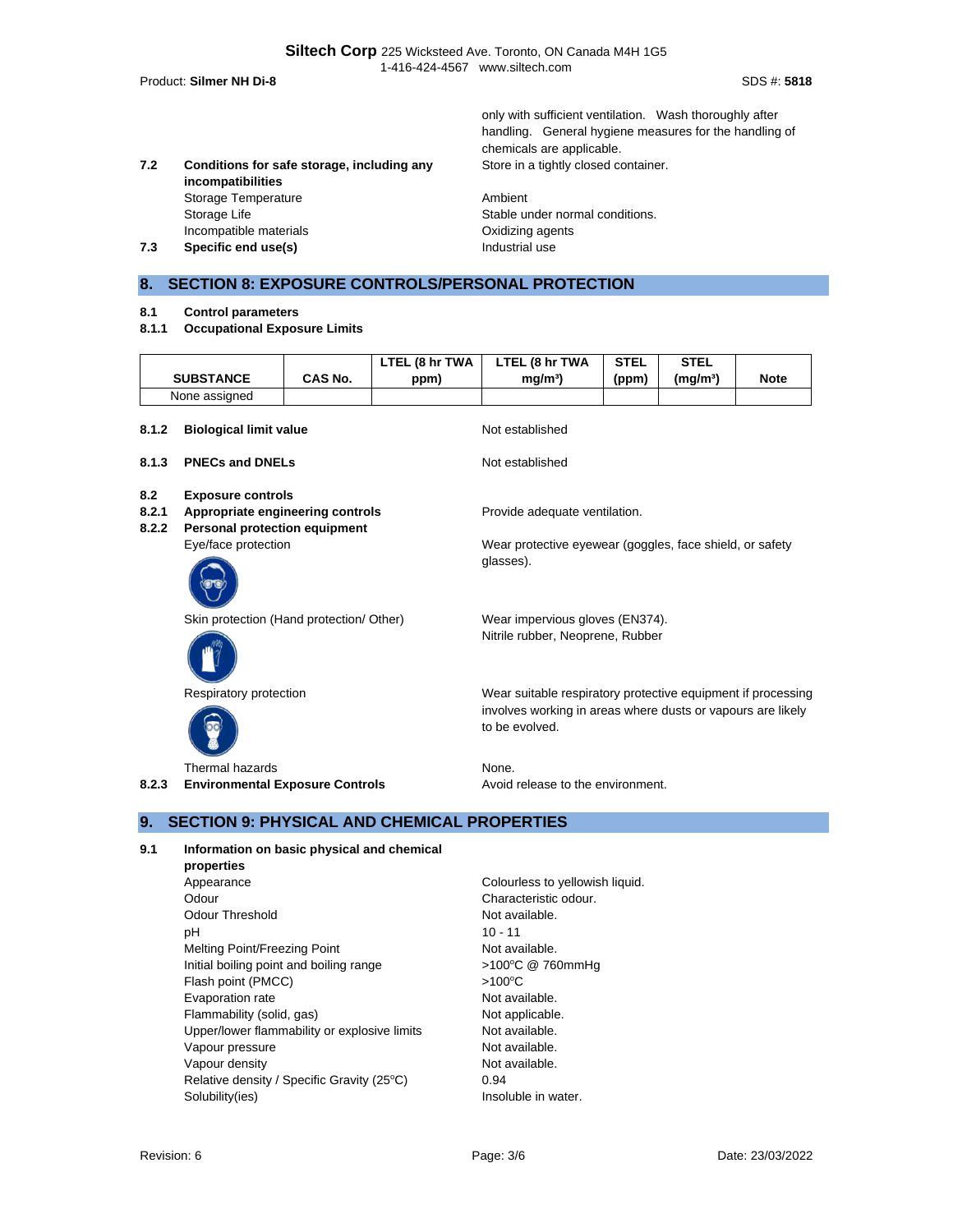**Siltech Corp** 225 Wicksteed Ave. Toronto, ON Canada M4H 1G5 1-416-424-4567 www.siltech.com

#### Product: **Silmer NH Di-8** SDS #: **5818**

Partition coefficient: n-octanol/water Not available. Auto-ignition temperature Not available. Decomposition Temperature Not available. Viscosity  $(25^{\circ}C)$  10 - 20 cps Explosive properties Not applicable. Oxidising properties Not applicable.

## **10. SECTION 10: STABILITY AND REACTIVITY**

- 
- 
- **10.3 Possibility of hazardous reactions** Will not occur.
- **10.4 Conditions to avoid** None known.
- **10.5 Incompatible materials 10.5 Incompatible materials**
- 

**10.1 Reactivity Reactivity Reactivity Stable under normal conditions. 10.2 Chemical stability Chemical stability** Stable under normal conditions. **10.6 Hazardous Decomposition Product(s)** Silicon Dioxide, carbon oxides, incompletely burned carbon compounds, formaldehyde.

#### **11. SECTION 11: TOXICOLOGICAL INFORMATION**

**11.1 Information on toxicological effects Acute toxicity** Inhalation **Mist may cause irritation**. Skin Contact **Causes severe skin burns.** 

**Effects and Symptoms skin corrosion/irritation** extended the Causes severe skin burns. Serious eye damage/irritation **Causes severe eye damage. Respiratory or skin sensitization** Not classified Germ cell mutagenicity **CERT CONTENTS** Not classified **Carcinogenicity Carcinogenicity Not classified Reproductive toxicity Not classified STOT - single exposure** Not classified **STOT - repeated exposure** Not classified **Aspiration hazard** Not classified **Delayed and chronic effects** Not available **Calculated acute toxicity estimate (ATE)** Not available

Ingestion Ingestion Ingestion may cause irritation of the gastrointestinal tract. Eye Contact **Causes** severe eye damage.

### **12. SECTION 12: ECOLOGICAL INFORMATION**

- **12.1 Toxicity Harmful to aquatic life with long lasting effects.**
- **12.2** Persistence and degradability **Not** available.
- **12.3 Bioaccumulative potential** Mot available.
- 
- **12.5 Results of PBT and VPVB assessment** Not available.
- **12.6** Other adverse effects None known

## **13. SECTION 13: DISPOSAL CONSIDERATIONS**

- 
- 

**13.1 Waste treatment methods Do not empty into drains; dispose of this material and its** container in a safe way. **13.2 Additional Information** Dispose of contents in accordance with local, state or national legislation.

## **14. SECTION 14: TRANSPORT INFORMATION**

**14.1 <b>DOT / TDG /** Road/Rail (ADR/RID) Not classified as hazardous for road transport. Not classified as hazardous for rail transport. **14.2** Air (ICAO/IATA) **Not classified as hazardous for air transport. 14.3** Sea (IMDG) **Note classified as hazardous for marine transport.** 

**12.4 Mobility in soil** Not available.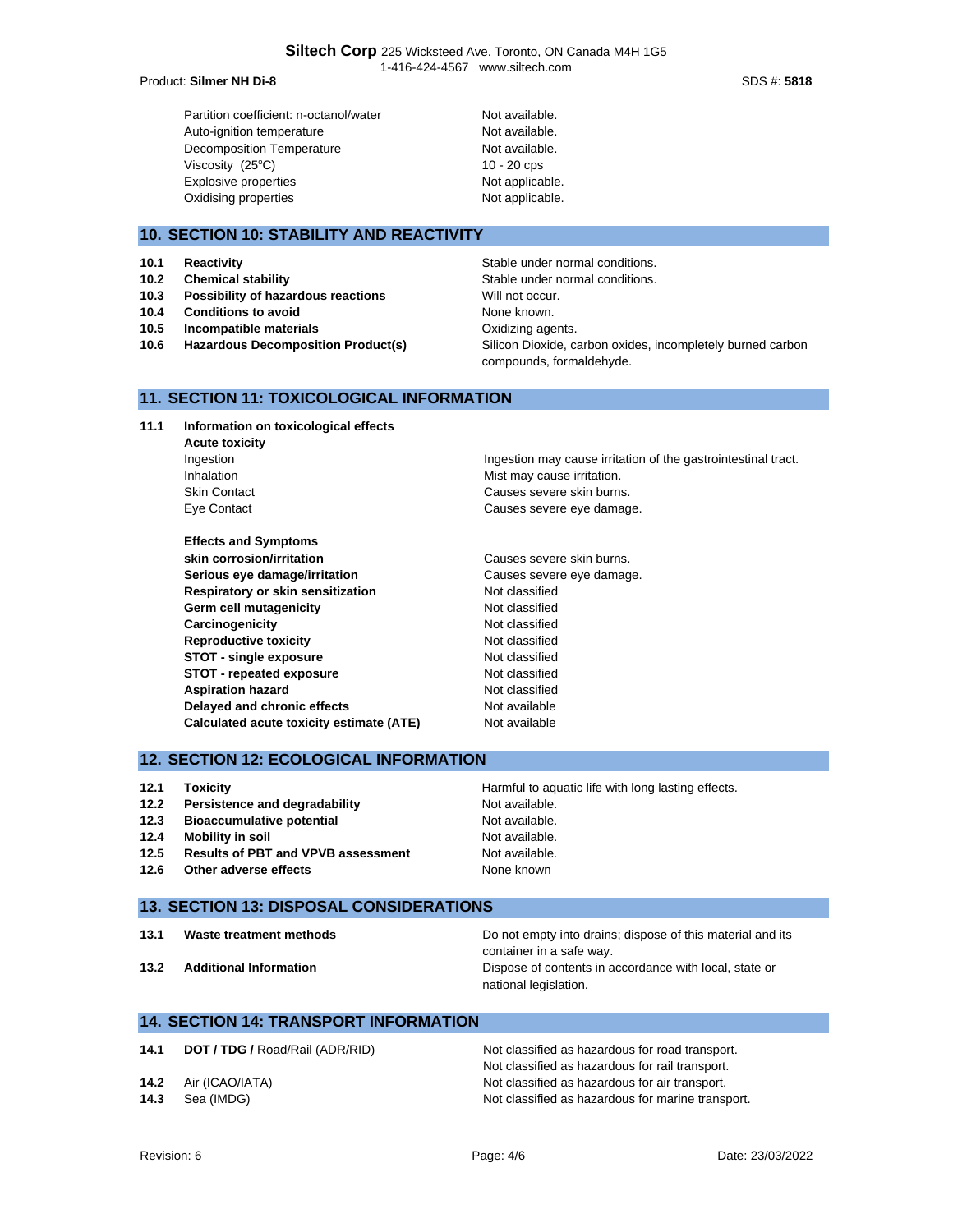#### Product: **Silmer NH Di-8** SDS #: **5818**

## **15. SECTION 15: REGULATORY INFORMATION**

**15.1 EU regulations**

REACH Registration No. **Polymer exempt.** 

Candidate List of Substances of Very High Concern for Authorisation

Possible trace amounts of: Octamethylcyclotetrasiloxane (CAS# 556-67-2) < 0.1% Decamethylcyclopentasiloxane (CAS# 541-02-6) < 0.1% Dodecamethylcyclohexasiloxane (CAS# 540-97-6) < 0.1%

#### **15.2 International Inventories**

|                                |        | <b>Not</b> | <b>Polymer</b> |       |
|--------------------------------|--------|------------|----------------|-------|
| Country                        | Listed | listed     | exempt         | Other |
| United States (TSCA)           | ✓      |            |                |       |
| Canada (DSL/NDSL)              | NDSL√  |            |                |       |
| European Union (EINECS/ELINCS) |        |            | ✓              |       |
| Australia (AICS)               | ✓      |            |                |       |
| China (IECSC)                  | ✓      |            |                |       |
| Japan (ENCS)                   |        | X          |                |       |
| South Korea (KECI)             | ✓      |            |                |       |
| Taiwan (TCSI)                  | ✓      |            |                |       |
| New Zealand (NZIoC)            | ✓      |            |                |       |
| Philippines (PICCS)            | ✓      |            |                |       |
|                                |        |            |                |       |

# **15.3 National regulations**

HMIS (Hazardous Material Information System) **H = 2 / F = 1 / R = 0** NFPA Rating **H = 2 / F = 1 / R = 0**

#### **15.4 US State Regulations**

- **15.4.1** SUBSTANCES KNOWN TO THE STATE OF CALIFORNIA TO CAUSE BIRTH DEFECTS OR OTHER REPRODUCTIVE HARM
- **15.4.2** SUBSTANCES KNOWN TO THE STATE OF CALIFORNIA TO CAUSE CANCER
- 

United States (TSCA) TSCA Inventory Status : All chemicals in this product comply with TSCA rules and regulations including TSCA Section 5 (Inventory Rules). **Accession #32134**

None known.

None known.

**15.4.3** State Right to Know Lists **Octamethylcyclotetrasiloxane (CAS# 556-67-2) < 0.1%**

## **16. SECTION 16: OTHER INFORMATION**

### Revision: **March 23, 2022**

#### **LEGEND**

- LTEL Long Term Exposure Limit
- STEL Short Term Exposure Limit
- STOT Specific Target Organ Toxicity
- DNEL Derived No Effect Level
- PNEC Predicted No Effect Concentration
- PBT Persistent, Bioaccumulative and Toxic
- vPvB very Persistent and very Bioaccumulative

#### **Hazard statement(s) and Precautionary statement(s)**

H314: Causes severe skin burns and eye damage.

P260: Do not breathe dust/fume/gas/mist/vapours/spray.

P264: Wash hands and exposed skin thoroughly after handling.

P280: Wear protective gloves/protective clothing/eye protection/face protection.

P301+P330+P331: IF SWALLOWED: rinse mouth. Do NOT induce vomiting.